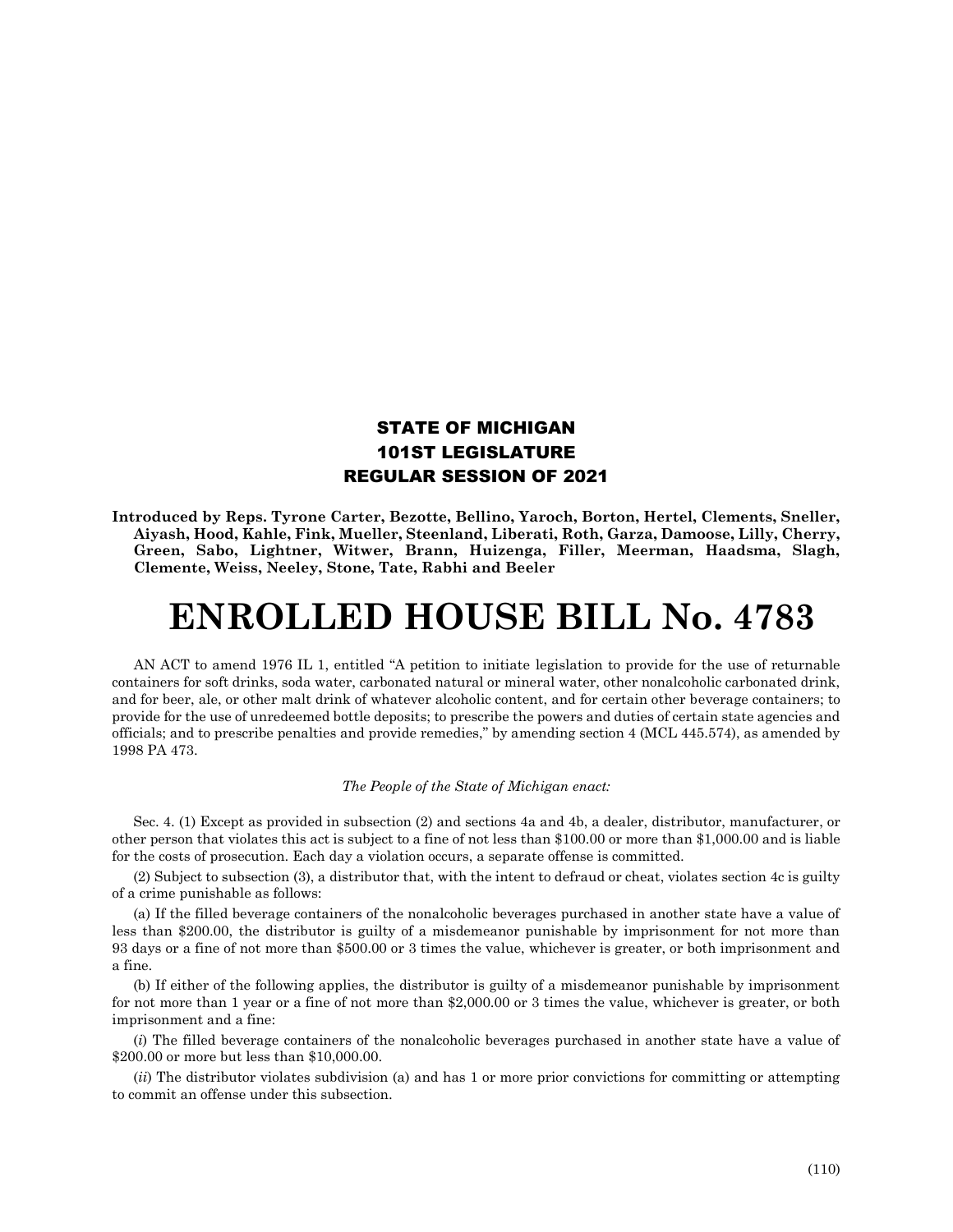(c) If either of the following applies, the distributor is guilty of a felony punishable by imprisonment for not more than 5 years or a fine of not more than \$10,000.00 or 3 times the value, whichever is greater, or both imprisonment and a fine:

(*i*) The filled beverage containers of the nonalcoholic beverages purchased in another state have a value of \$10,000.00 or more but less than \$20,000.00.

 $(iii)$  The distributor violates subdivision  $(b)(i)$  and has 1 or more prior convictions for committing or attempting to commit an offense under this subsection. For purposes of this subparagraph, a prior conviction does not include a conviction for a violation or attempted violation of subdivision (a) or (b)(*ii*).

(d) If either of the following applies, the distributor is guilty of a felony punishable by imprisonment for not more than 15 years or a fine of not more than \$15,000.00 or 3 times the value, whichever is greater, or both imprisonment and a fine:

(*i*) The filled beverage containers of the nonalcoholic beverages purchased in another state have a value of \$20,000.00 or more but less than \$50,000.00.

 $(iii)$  The distributor violates subdivision  $(c)(i)$  and has 2 or more prior convictions for committing or attempting to commit an offense under this section. For purposes of this subparagraph, a prior conviction does not include a conviction for a violation or attempted violation of subdivision (a) or (b)(*ii*).

(e) If either of the following applies, the distributor is guilty of a felony punishable by imprisonment for not more than 15 years or a fine of not more than \$25,000.00 or 3 times the value, whichever is greater, or both imprisonment and a fine:

(*i*) The filled beverage containers of the nonalcoholic beverages purchased in another state have a value of \$50,000.00 or more but less than \$100,000.00.

 $(iii)$  The distributor violates subdivision  $(d)(i)$  and has 2 or more prior convictions for committing or attempting to commit an offense under this section. For purposes of this subparagraph, a prior conviction does not include a conviction for a violation or attempted violation of subdivision (a) or (b)(*ii*).

(f) If either of the following applies, the distributor is guilty of a felony punishable by imprisonment for not more than 20 years or a fine of not more than \$35,000.00 or 3 times the value, whichever is greater, or both imprisonment and a fine:

(*i*) The filled beverage containers of the nonalcoholic beverages purchased in another state have a value of \$100,000.00 or more.

 $(iii)$  The distributor violates subdivision  $(e)(i)$  and has 2 or more prior convictions for committing or attempting to commit an offense under this section. For purposes of this subparagraph, a prior conviction does not include a conviction for a violation or attempted violation of subdivision (a) or (b)(*ii*).

(3) All of the following apply for purposes of subsection (2):

(a) The values of filled beverage containers of the nonalcoholic beverages purchased in another state in separate incidents pursuant to a scheme or course of conduct within any 12-month period may be aggregated to determine the total value involved in the violation of subsection (2).

(b) If the prosecuting attorney intends to seek an enhanced sentence based upon the defendant having 1 or more prior convictions, the prosecuting attorney shall include on the complaint and information a statement listing the prior conviction or convictions. The existence of the defendant's prior conviction or convictions must be determined by the court, without a jury, at sentencing or at a separate hearing for that purpose before sentencing. The existence of a prior conviction may be established by any evidence relevant for that purpose, including, but not limited to, 1 or more of the following:

(*i*) A copy of the judgment of conviction.

(*ii*) A transcript of a prior trial, plea-taking, or sentencing.

(*iii*) Information contained in a presentence report.

(*iv*) The defendant's statement.

(c) If the sentence for a conviction under subsection (2) is enhanced by 1 or more prior convictions, those prior convictions must not be used to further enhance the sentence for the conviction under section 10, 11, or 12 of chapter IX of the code of criminal procedure, 1927 PA 175, MCL 769.10, 769.11, and 769.12.

Enacting section 1. This amendatory act takes effect 90 days after the date it is enacted into law.

Enacting section 2. This amendatory act does not take effect unless House Bill No. 4782 of the 101st Legislature is enacted into law.